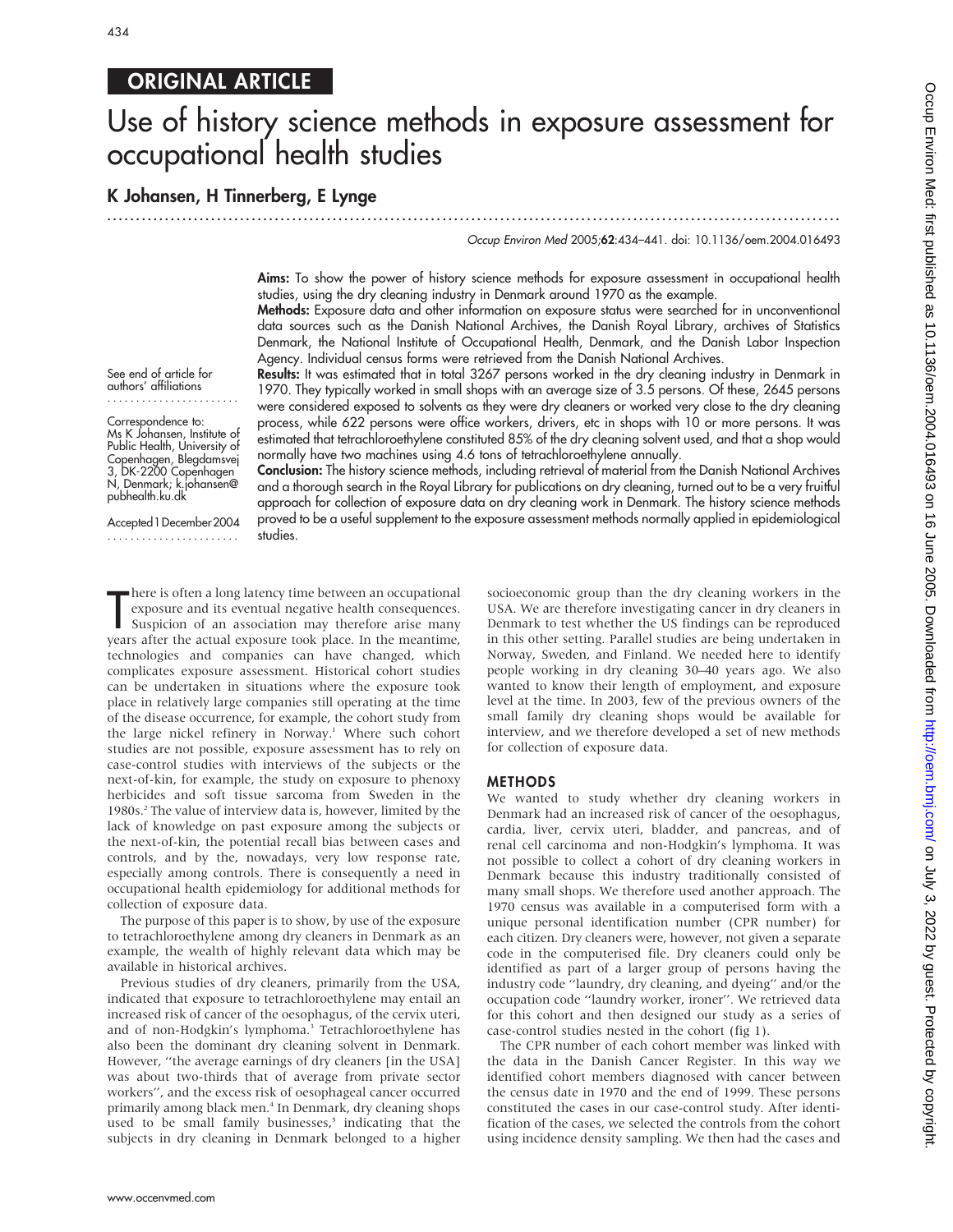#### Main messages

• Use of history science methods proved to be a powerful tool in collection of occupational exposure data.

the controls, but we did still not know which of them had worked in dry cleaning. However, an archive search showed that the original 1970 census forms were stored in the Danish National Archives. These forms included a detailed free text on employment, job title, company name, and address. The free text enabled us to distinguish between the dry cleaners and the laundry workers. We retrieved the forms from the archive, and coded the job tasks according to the list shown in table 1.

For cases and controls working in dry cleaning we also wanted to know the length of their employment at the workplace they had in 1970. For persons working in dry cleaning, but not specified as dry cleaners in the census forms, we furthermore wanted to know the number of people employed at their workplace in 1970. In order to search for data on these two variables, we split the dry cleaners between those being employees in 1970, and those being selfemployed persons or family workers, the latter group being spouses working in the family shop. For the group of employees, we used data from the supplementary pension scheme (ATP). Since 1964, all companies have paid annual contributions to this scheme for each of their employees. In the pension scheme data, an employee is identified by his/her CPR number, and a company is identified by an SE number. For each employee we search for the SE number paying this person's pension contribution in 1970. The length of an employee's employment in the company was then measured as the number of years around 1970 where the same SE number had paid the pension contribution. The supplementary pension scheme data were only available for our study from the start of 1964 until 1979. Our study was therefore restricted to this period. The number of employees in the 1970 workplace was calculated as the number of persons with pension scheme contributions paid by the given SE number in 1970.

The self-employed workers were the owners of the dry cleaning shops. They were not covered by the supplementary pension scheme (ATP). We therefore searched the Royal Library for literature on dry cleaning, and discovered a biographical registration of self-employed dry cleaning and laundry workers from 1971, ''The Danish laundry and dry cleaning industry".<sup>6</sup> It included names and addresses of dry cleaning shops, usually the number and type of dry cleaning machines, the names of the owners and usually their spouses, and the length of time they had been in operation.<sup>6</sup> Self-employed and family workers not found in the biography book were searched for in local telephone books which typically included the name of the shop, the name of the owner, the address, and the telephone number. The period of interest was the years from 1964 to 1979, as this period was covered by the supplementary pension scheme data for the employees. The length of employment after 1971 for those found in the biography book was also searched for in the telephone books. The length of employment for a selfemployed person was measured as the number of years in which he/she was listed as the owner. Family workers were assumed to have worked the same number of years as the owner of the shop. All telephone books are available in the Royal Library.

The detailed occupational codes combined with size of the company for the employees were used to distinguish

### Policy implications

• The level of exposure to tetrachloroethylene in the dry cleaning industry has been lower in Denmark than in the USA.

between: (1) persons explicitly described as ''dry cleaners'', and workers with other job tasks in dry cleaning shops with less than 10 employees; the latter group was included due to the physical proximity and shared work tasks in these small shops; (2) ''other workers'' in dry cleaning shops with more than 10 employees, for example, office workers or drivers; and (3) unexposed, laundry workers (table 1). We searched reports on occupational poisoning from 1945 onwards in the archives of the Labor Inspection Agency, and in the weekly journal of the Danish Medical Association. Records on air measurements of tetrachloroethylene from dry cleaning shops were searched for in the National Institute of Occupational Health, Denmark. The records included date of investigation, name of shop, number and type of dry cleaning machines, a graphic outline of the shop, and details on the analytical method. In addition, the search on literature on dry cleaning in the Royal Library revealed a report from 1979–80 on measurements made by the Danish Technological Institute.7 8

A literature search in the Royal Library showed that the Association of Dry Cleaning Shops had published journals; from 1944 to 1965, Renseriejeren, and from 1965 to 1995, Nordisk tidsskrift for rensning farvning og vask. The journals provided a detailed picture of the development in machinery and dry cleaning solvents used, and a comparative study of the dry cleaning industry in 1968 in the USA, the UK, Denmark, Finland, and Sweden. All legal regulations on dry cleaning in Denmark from 1952 onwards were retrieved from the archive of the Danish Labor Inspection Agency. In Statistics Denmark, annual production and foreign trade statistics on tetrachloroethylene were available from 1945 onwards.

#### RESULTS

The identified data allowed a detailed recording of the technological development of the Danish dry cleaning industry, and assessment of exposure status for each case and control in our study. The recording of the technological development was necessary in order to determine when tetrachloroethylene started to be used in dry cleaning in Denmark, and to estimate the proportion of dry cleaning in Denmark undertaken with tetrachloroethylene at different points in time. We start therefore with a historical description.

#### Dry cleaning industry in Denmark

The founder of dry cleaning in Denmark, Georg E Mathiasen (GEM), introduced trichloroethylene as a dry cleaning solvent in the 1930s.<sup>6</sup> The semi-automatic GEM machines could also use tetrachloroethylene, but the supply was limited in Denmark in the 1950s.<sup>9</sup> These machines were unique because the clothes were both dry cleaned and dried in a one-step process which eliminated the manual transfer of wet clothes. In 1953, rules were set up for use of trichloroethylene and tetrachloroethylene requiring that machines were tight, in good repair, and mounted in separate rooms. The rules prohibited the staff from removing the clothes from the machine before they were completely dry.<sup>10</sup>

In 1959, the fully automated dry cleaning machines, the German ''Zanker'' and the English ''Spencer'', were introduced in Denmark after the post-war import regulations were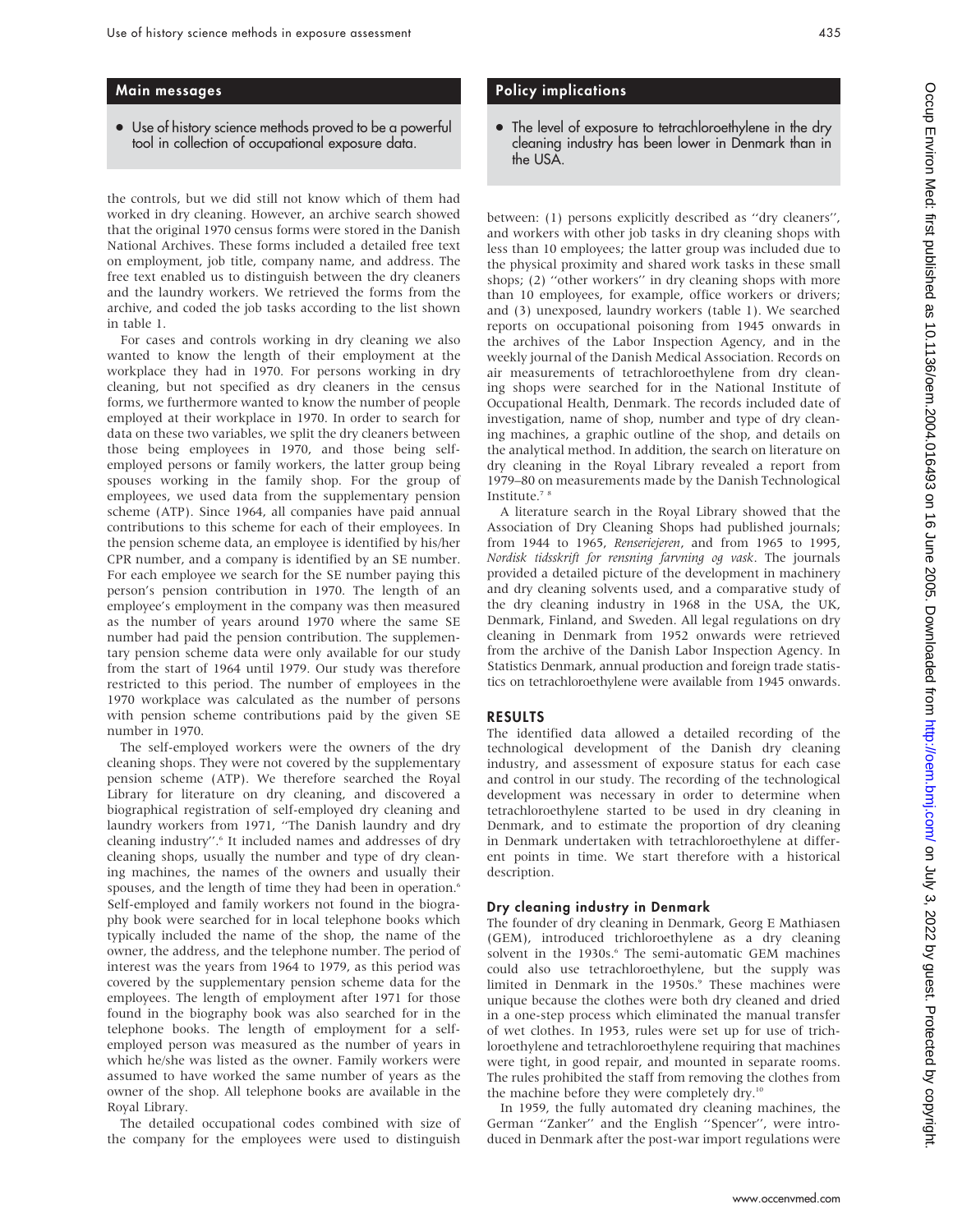

Figure 1 Design of Danish dry cleaner case-control study and assessment of exposure to tetrachloroethylene for cases and controls. (1) CPR number is a unique personal identification number. (2) SE number is a unique company number. (3) Number of employees for SE number was missing for 10 persons. We assumed the shops to be small based on information on the employers, such as number of machines listed in the biography book.

lifted.<sup>11</sup> Both tetrachloroethylene and trichloroethylene could be used in the machines, but tetrachloroethylene worked better on the newly introduced synthetic fibres of cellulose triacetate;12 it was not that aggressive to the colours of the

textile, was more harmless to cotton, and less volatile.13 The operation of the new machines was much simpler than the old GEM machines, and better centrifugation meant that less solvent was left in the clothes.<sup>12</sup> This first generation of fully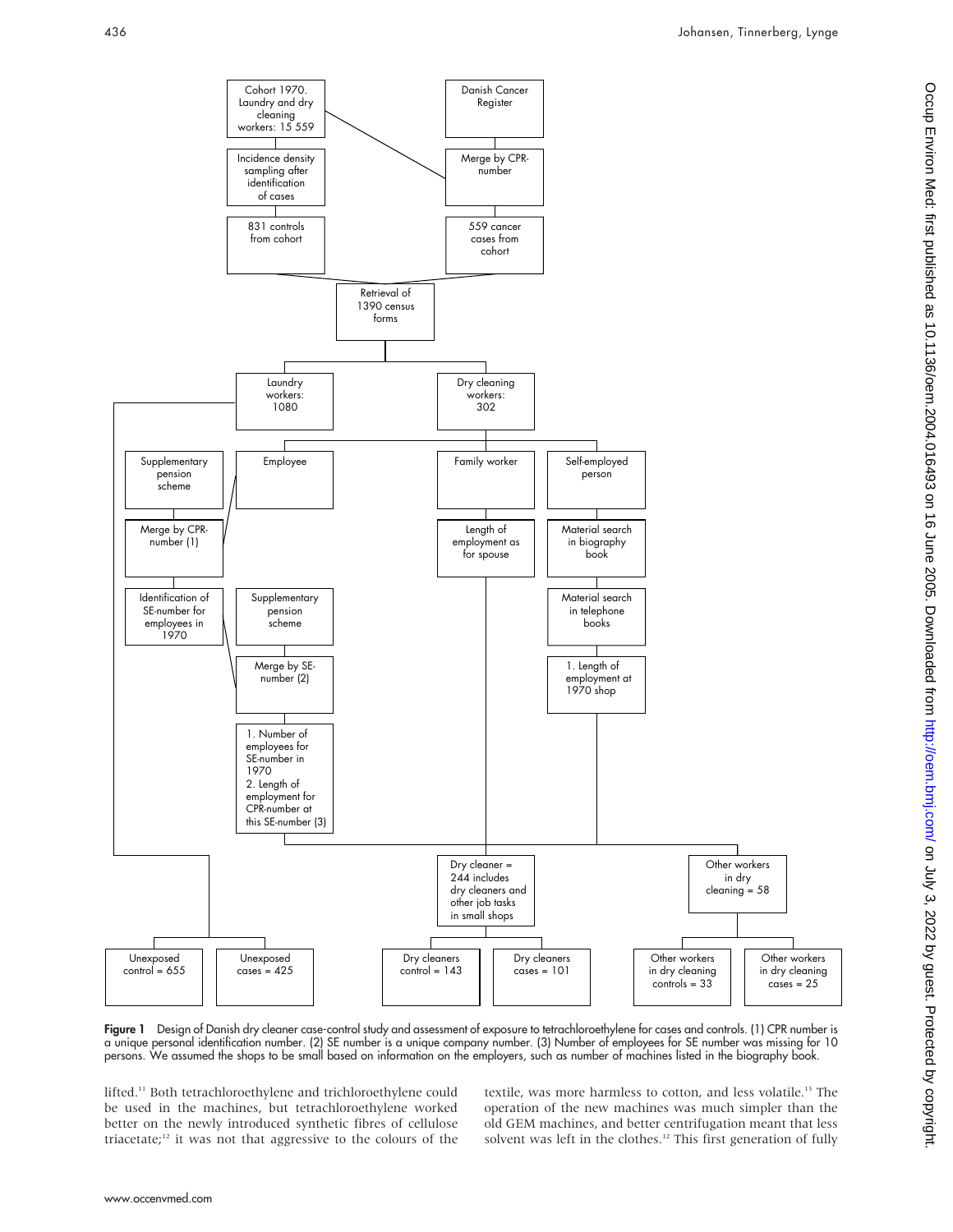|      |                                                                                                                                              | Size of workplace |                |                |       |
|------|----------------------------------------------------------------------------------------------------------------------------------------------|-------------------|----------------|----------------|-------|
| Code | Detailed job description                                                                                                                     | $<$ 10            | $\geq 10$      | Unknown        | Total |
| 010  | Dry cleaner, incl. owner, manager of dry cleaning shop*<br>Other workers in dry cleaning                                                     |                   |                | 55             | 89    |
| 021  | Presser, ironer                                                                                                                              | 8                 | 6              |                | 15    |
| 022  | Spot cleaner                                                                                                                                 | $\Omega$          | $\overline{c}$ |                | 3     |
| 023  | Shop assistant, packing, sorting                                                                                                             | 14                | 9              | 3              | 26    |
| 024  | Accounting, office                                                                                                                           | 0                 | 4              | 0              | 4     |
| 025  | <b>Driver</b>                                                                                                                                | 5                 | $\overline{2}$ | $\overline{2}$ | 9     |
| 026  | Tailor/sewing                                                                                                                                | $\mathbf 0$       | $\overline{O}$ |                |       |
| 027  | Shop for collection/return of clothes for dry cleaning                                                                                       | $\overline{0}$    | $\overline{O}$ | 5              | 5     |
| 030  | Dry cleaner also doing laundry work, including owner, manager of<br>combined dry cleaning/laundry shop*                                      |                   |                | 9              | 15    |
|      | Other workers in dry cleaning/laundry                                                                                                        |                   |                |                |       |
| 033  | Shop assistant, packing, sorting                                                                                                             | $\mathbf 0$       | 0              |                |       |
| 040  | Dry cleaner also doing dyeing work, including owner, manager of<br>combined dry cleaning/dye shop*<br>Other workers in dry cleaning/dye shop |                   |                |                |       |
| 041  | Presser, ironer                                                                                                                              |                   | 0              | 0              |       |
| 048  | Dyer                                                                                                                                         | $\overline{2}$    | 0              |                | 3     |
| 050  | Dye shop, all jobs                                                                                                                           | $\mathbf 0$       | 0              | 5              | 5     |
| 060  | Laundry hospital, all jobs                                                                                                                   | 0                 | $\Omega$       | 59             | 59    |
| 070  | Laundry not hospital, all jobs                                                                                                               | 0                 | $\Omega$       | 508            | 508   |
| 080  | Textile industry, renting of clothes, ironer, etc                                                                                            | 0                 | $\mathbf 0$    | 55             | 55    |
| 090  | Mangle shop                                                                                                                                  | $\mathbf 0$       | $\overline{O}$ | 19             | 19    |
| 100  | Census form incorrectly coded                                                                                                                | $\Omega$          | $\Omega$       | 9              | 9     |
|      | Total                                                                                                                                        | 55                | 41             | 735            | 831   |
|      | Dry cleaner and other workers in dry cleaning shops with less than 10<br>employees†                                                          |                   |                |                | 143   |
|      | Other workers in dry cleaning shops‡                                                                                                         |                   |                |                | 33    |
|      | Unexposed workers being laundry workers, mangle shops owners, etc§                                                                           |                   |                |                | 655   |

\*Owners and managers of dry cleaning shops were all coded as ''dry cleaners'' due to the small average size of the shops, and the clear referral to them as active

workers in the dry cleaning association journals.<br>†(Code 010, 030, 040) and ((code 021–026, 033, 041, 048) and (size<10)).

`(Code 027 + ((code 021–026, 033, 041, 048) and (size.10))). The few persons with detailed occupational codes 021–026, 033, 041, 048 and size unknown, were individually allocated to the dry cleaner group or other workers group based on available information, e.g. number of machines in the shop. 1(Code 050–100). A mangle shop was a shop where cold ironing of linen was performed after washing.

automated dry-to-dry machines were open circuit machines—that is, at the end of the drying process a ventilating duct for residual volatilised solvent was opened to the atmosphere.

In 1964, the rules for dry cleaning machines using tetrachloroethylene were revised. Machines did not have to be mounted in separate rooms any more as long as the front of the machine was separated from the back with a wall. Dry cleaning was only permitted in automated dry-to-dry machines and the machines had to be constructed in such a way that they could not start before the doors were closed and the ventilation started. A closed system for solvent filling and sump removal was made compulsory, and all solvents had to be kept in closed containers.<sup>14</sup> In the 1960s, the structure of the Danish dry cleaning sector was very heterogeneous. Many new dry cleaning shops started with self-service coin operated machines and no pre- or aftertreatment of the clothes. In conventional shops, the clothes were spot cleaned before the dry cleaning and ironed, pressed, and steamed afterwards.<sup>15</sup> In 1968, 40% of all dry cleaned clothes in Denmark were cleaned in coin operated machines, and all coin operated machines were loaded with tetrachloroethylene.16 In 1967, about 30% of conventional shops had machines obtained within the last 10 years, whereas 30–50% of the machines were 20–30 years old.<sup>17</sup> Old machinery was likely to have a higher exposure due to equipment wear, corrosion, or inadequate maintenance. A very few shops specialising in cleaning of working clothes were still using trichloroethylene.<sup>18</sup> Three quarters of the dry cleaning in Denmark was undertaken in small shops, and tetrachloroethylene constituted about 70–75% of the solvents used (table 2).<sup>16</sup> In 1971, tetrachloroethylene constituted 90%

of the solvents used in Scandinavia.18 Other solvents in use were white spirit and chlorofluorocarbons.

The total annual consumption of tetrachloroethylene rose from 900 tons in 1959 to a maximum of about 5500 in 1970, and then decreased to the present level of about 300 tons<sup>19-21</sup> (fig 2). In the 1970s, 93% of the tetrachloroethylene in Denmark was used for dry cleaning.22 The decline in use was due to fashion changes to water-washable clothes.<sup>8</sup> In 1968, Denmark had 4 kg of dry cleaned clothes per person, in total 19 421 tons,<sup>16</sup> which had declined to 7250 tons in 1987.<sup>23</sup> Rising environmental awareness and increasing prices also promoted lower consumption. Furthermore, in 1978 the first closed circuit machine was introduced.<sup>24</sup> This non-vented dry-to-dry machine with a refrigerated condenser was only opened to the atmosphere when the machine door was opened. It allowed a more efficient solvent recovery and had a lower solvent emission compared to the open circuit machines.25 26 In the 1970s chlorofluorocarbons (CFCs) came on the market, constituting 30% of the consumption in 1987.<sup>23</sup> But new CFC machines were prohibited in 1992, and the ban on selling CFCs to the dry cleaning industry came into force in 1995.<sup>25-27</sup> In 1957, the permissible exposure limit for tetrachloroethylene was  $350 \text{ mg/m}^3$  (50 ppm), in 1975 it was lowered to 200 mg/m<sup>3</sup> (30 ppm),<sup>28</sup> and in 1995 it was lowered to the present level of 70 mg/m<sup>3</sup> (10 ppm).<sup>25 29</sup> In 1962, one case of tetrachloroethylene poisoning was reported to the Labor Inspection Agency. A dry cleaner fainted as she was spot cleaning with tetrachloroethylene outside the shop.30 The medical journal reported six cases of poisoning in the 1970s, all among customers using coin operated machines.31 A Danish Technological Institute consultant reported in 1982 that it was very common among dry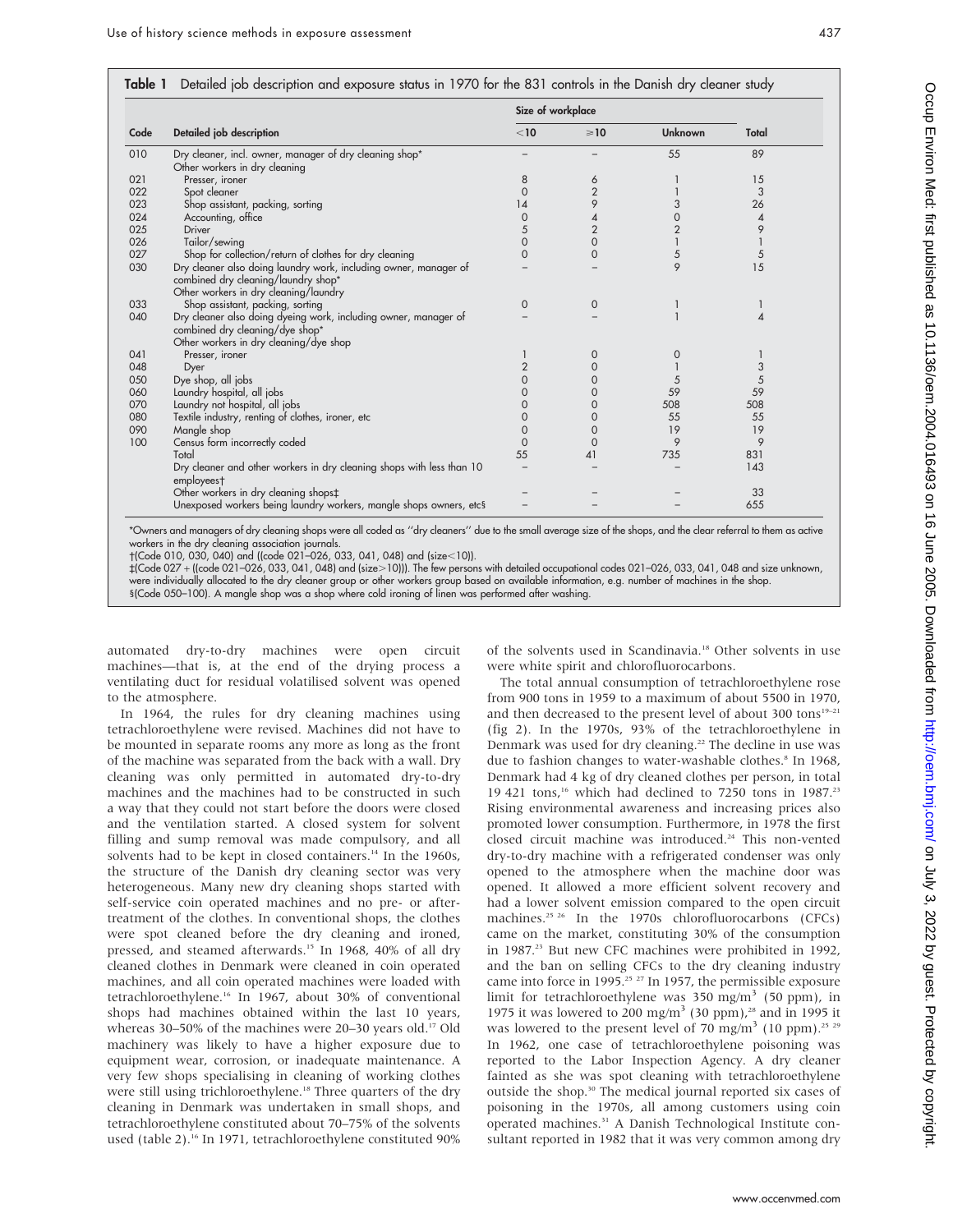

Figure 2 Consumption of tetrachloroethylene in Denmark from 1959 to 2000. Adding the production and import figures and subtracting the export figures identified the annual consumption of tetrachloroethylene.<sup>19-21</sup>

cleaners to smell the textile to determine the adequacy of the drying.7

A total of 348 tetrachloroethylene measurements in dry cleaning shops were performed in Denmark between 1947 and 1987 by the National Institute of Occupational Health. As several of the samples were consecutive short term samples, the number of independent observations was 86 (see table 3). Our case-control study covered the period 1964 to 1979. Only 31 measurements from 14 shops were available from this period. These measurements were made in 1964, 1965, 1967, 1969, and 1979, respectively. There was no clear trend in these data, although the 1979 measurement from a single shop was clearly below those from earlier years. A total of 67 measurements were made in 1979–80 by the Danish Technological Institute. These measurements were also below those from the 1960s. As Danish measurement data were missing for most of the 1970s, we used the merged Nordic measurement data to get a better picture of the development during the period 1964 to 1979. Only 107 Nordic measurements were available from 1964 to 1976, and only 45 of these had a sampling time longer than 60 minutes; of these, only 16 were personal samples. These sparse exposure data indicated a fairly constant median exposure level to tetrachloroethylene, just below 200 mg/m<sup>3</sup>. This does not imply that the exposure was constant during the working day in the shop.<sup>32</sup> Exposure increased towards the end of the dry cleaning process, and a common practice of sniffing to the dried clothes also contributed to variation in exposure during the working day. From 1976 onwards more measurements were available and a decreasing trend was observed (Håkan Tinnerberg, personal communication, 2004).

#### Individual exposure status

The evaluation of each subject's exposure status was undertaken as a stepwise procedure as illustrated in fig 1. The cohort of laundry and dry cleaning workers from the 1970 census included 15 559 persons (3689 men and 11 870

women). A total of 559 cancer cases were identified, and 831 controls were selected. The free text on the census forms showed that 655 controls did not work in dry cleaning shops. They were coded as unexposed. The remaining 176 controls worked in dry cleaning shops; they were split into two groups, ''dry cleaners'' and persons with other job tasks. Persons with other job tasks from small shops were grouped together with the dry cleaners, while persons with other job tasks from larger shops formed a separate group of ''other workers''. The dry cleaner group included 89 persons who stated themselves as dry cleaners (code 010), 15 with combined dry cleaning and laundry shops (code 030), and four with combined dry cleaning and dye shops (code 040). These 108 controls were all classified as ''dry cleaners''. Five controls worked only with collection/returning of dry cleaned clothes; they were classified as ''other workers'' since dry cleaning and pressing were not performed in the shop. The remaining 63 controls from dry cleaning shops had other job tasks. Of these, 30 worked in shops with less than 10 employees and were classified as ''dry cleaners'' due to the physical proximity and shared worked tasks in these small shops; 23 worked in larger shops and were classified as ''other workers''. Size of workplace was unknown for the remaining 10 controls, but they were individually allocated to the ''dry cleaner'' or ''other worker'' group based on, for example, number of machines in the shop. We ended up with 143 controls classified as ''dry cleaners'' in 1970 (table 1). As 75% of the dry cleaning solvent used in Denmark in 1968 was tetrachloroethylene,16 and this percentage had increased to 90% in 1971, $^{18}$  we estimated that tetrachloroethylene constituted 85% of the dry cleaning solvent used in 1970. It is reasonable therefore to conclude that by far the majority of the 143 ''dry cleaners'' were exposed to tetrachloroethylene.

The duration of employment could be assessed for 93% of the controls in dry cleaning shops  $( = 163/176)$  (table 4).

We used the data from the 1970 census cohort of laundry and dry cleaning workers and the exposure status data for the 831 controls to estimate the total number of persons working in dry cleaning in Denmark in 1970. This extrapolation gave 3267 persons worked in dry cleaning in Denmark in 1970, of which 2645 were considered exposed to solvents as they were dry cleaners or worked very close to the dry cleaning process, while 622 persons were office workers, drivers, etc in shops with 10 or more persons (table 5). With the estimated numbers of 3267 persons working in dry cleaning and 932 dry cleaning shops, on average 3.5 persons worked in each shop. This shows that by far the majority of the dry cleaning shops were small family shops. According to the book ''The Danish Laundry and Dry Cleaning Industry 1971'', each shop had on average two machines, giving in total 1865 machines. The daily capacity of a shop operating two machines was 80 kg of clothes. In total, 3885 tons of tetrachloroethylene were used in Denmark in 1970, of which 93% were in dry cleaning. Consequently, the estimated consumption of tetrachloroethylene in a dry cleaning shop

| Country    | Dry cleaned<br>clothes (kg/<br>person) | % self-service of<br>total amount of<br>clothes | % clothes cleaned<br>in shops cleaning<br>$<$ 50 000 kg | Solvents used, % of total |                        |              |                          |                         |  |
|------------|----------------------------------------|-------------------------------------------------|---------------------------------------------------------|---------------------------|------------------------|--------------|--------------------------|-------------------------|--|
|            |                                        |                                                 |                                                         | Tetrachloro-<br>ethylene  | Trichloro-<br>ethylene | White spirit | Chlorofluoro-<br>carbons | Water based<br>cleaning |  |
| <b>USA</b> | 7.65                                   |                                                 |                                                         | 50                        |                        | 50           | $\rm <$ 1                |                         |  |
| UK         | 3.5                                    | 0.5                                             |                                                         | 84                        |                        | 14           |                          |                         |  |
| Denmark    | 4                                      | 40                                              | 70                                                      | 75                        |                        | 20           |                          |                         |  |
| Finland    |                                        | 27                                              | 49                                                      | 85                        | 8                      | 0.5          | 0.8                      | 5.5                     |  |
| Sweden     | 1.25                                   | 45                                              | 75                                                      | 71.5                      | 0.5                    |              | 8.5                      | 15                      |  |

The analysis was based on questionnaires made by the English Research Institute for Dry Cleaning (DCRO) and the International Dry Cleaning Association (CITEN) in 1968.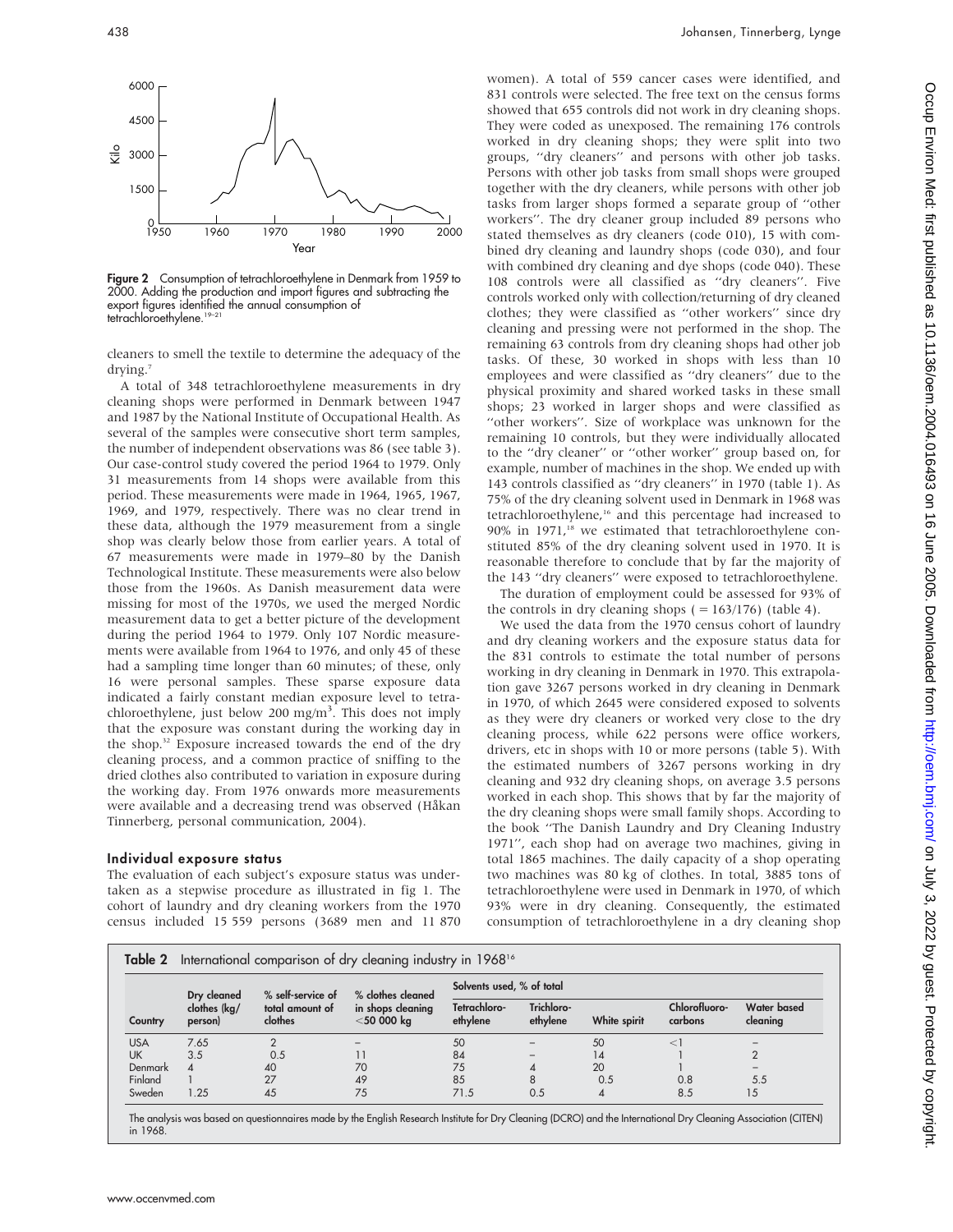|                                | No. of plants                                      | No. of<br>observations | Air concentration (mg/m <sup>3</sup> ) |      |                       |                   |                          |  |
|--------------------------------|----------------------------------------------------|------------------------|----------------------------------------|------|-----------------------|-------------------|--------------------------|--|
| Year                           |                                                    |                        | Min                                    | Max  | Time weighted<br>mean | Geometric<br>mean | <b>GSD</b>               |  |
|                                | National Institute of Occupational Health, Denmark |                        |                                        |      |                       |                   |                          |  |
| 1947                           |                                                    |                        |                                        | 300  |                       |                   |                          |  |
| 1949                           |                                                    |                        |                                        | 510  |                       |                   |                          |  |
| 1956                           |                                                    |                        |                                        | 130  |                       |                   |                          |  |
| 1962                           |                                                    | 3                      | 70                                     | 898  | 553                   | 351               | 4.5                      |  |
| 1963                           | $12*$                                              | 27                     | 10                                     | 1150 | 227                   | 98                | 5.1                      |  |
| 1964                           | $5^*$                                              | 10                     | 30                                     | 875  | 271                   | 148               | 41                       |  |
| 1965                           | 4                                                  | 8                      | $\Omega$                               | 7510 | 1218                  | 169               | 28                       |  |
| 1967                           | $\overline{2}$                                     | 3                      | 100                                    | 370  | 200                   | 169               | 2.1                      |  |
| 1969                           | $\overline{2}$                                     | 3                      | 485                                    | 4380 | 1823                  | 1086              | 3.9                      |  |
| 1979                           |                                                    |                        | 22                                     | 190  | 69                    | 51                | 2.5                      |  |
| 1980                           |                                                    |                        | 32                                     | 554  | 232                   | 136               | 4.1                      |  |
| 1983                           |                                                    |                        |                                        | 211  |                       |                   |                          |  |
| 1984                           |                                                    |                        | 31                                     | 285  | 174                   | 125               | 3.1                      |  |
| 1985                           |                                                    | 5                      | 124                                    | 618  | 267                   | 223               | 1.9                      |  |
| 1986                           |                                                    | $\overline{2}$         | 35                                     | 71   |                       |                   | $\overline{\phantom{0}}$ |  |
| 1987                           |                                                    | 6                      | $\overline{7}$                         | 31   | 18                    | 16                | 1.7                      |  |
| Total                          | 37                                                 | 86                     |                                        |      |                       |                   |                          |  |
| Danish Technological Institute |                                                    |                        |                                        |      |                       |                   |                          |  |
| 1979-80                        | NR                                                 | 67                     |                                        | 688  | 60                    | $-$ †             |                          |  |

Cannot be calculated from original data.

in Denmark in 1970 was 4.6 tons. In 1970, the dominant type of dry cleaning machine was an open circuit machine, where solvent emission into the air represents 90% of the solvent consumption.33 It is possible to use the production figures to give an estimate of the level of exposure to tetrachloroethylene in the dry cleaning shops. The measurement reports performed by the National Institute of Occupational Health in the 1960s showed that the shops were relatively small, between 40  $\text{m}^3$  and 300  $\text{m}^3$ . The air exchange rate was in the range of 3–30 per hour. In 1982, correctly dried clothes contained solvent equivalent to 0.5% of the weight.<sup>7</sup> A shop with a daily capacity of 80 kg, a room volume of  $100 \text{ m}^3$ , and an air exchange rate of 5 per hour, will then have had an exposure of 100 mg/m<sup>3</sup> on the assumption that the solvent was spread immediately to the entire working room. However, from the National Institute of Occupational Health's survey we know that several of the shops were housed in basements with bad ventilation, far from all clothes were dried correctly, and emission from cage, gaskets, and pipe fittings went into the working rooms depending on the maintenance.7 The actual exposure level might therefore have been above the estimated 100 mg/m<sup>3</sup>. The 100 mg/m<sup>3</sup> estimated solely from the production figures with all its uncertainties is convincingly close to the exposure level just below 200 mg/m<sup>3</sup> found in the joint Nordic data set of measurements. These two independent data sources

therefore point to an exposure level in the order of 100-200 mg/m<sup>3</sup>.

#### **DISCUSSION**

In a recent review of the epidemiology on the carcinogenicity of tetrachloroethylene, Mundt et al concluded that there was a widespread lack of literature with valid exposure data.<sup>34</sup> A major critique was that many studies included subjects not exposed to tetrachloroethylene, for example, laundry workers. Also the widespread lack of information regarding duration of exposure in many of the papers was criticised.

We used history science methods to collect these exposure data for Danish dry cleaners. In particular, the Danish National Archives and the Danish Royal Library were very good sources for information. The original census forms found in the National Archives made it possible to determine exactly who was a dry cleaner and who was a laundry worker in 1970. Length of exposure, a variable also missing in previous studies, could be assessed by use of a combination of historical data sources: supplementary pension scheme data, biography book, and telephone books. The same was true for size of workplace which could be assessed from the supplementary pension scheme data.

The detailed search of historical records revealed exposure data of decisive importance for comparison of our study results with those from, for example, US studies. It turned

|                  | Length of employment |        |            |         |          |       |         |
|------------------|----------------------|--------|------------|---------|----------|-------|---------|
| Data source      | $1-4y$               | $5-9y$ | $10 - 14y$ | $15 y+$ | Unknown* | Total | Total % |
| Pension schemet  | 24                   | 45     | 10         |         |          | 82    | 47      |
| Biography book‡  |                      |        |            | 17      |          | 34    | 19      |
| Telephone book   |                      |        | 24         | 11      |          | 47    | 27      |
| Only 1970 census |                      |        |            |         | 13       | 13    |         |
| Total            | 25                   | 65     | 42         | 31      | 13       | 176   | 100     |
| Total %          | 14                   | 37     | 24         | 18      |          | 176   | 100     |

\*We know from the census forms that these people worked in a dry cleaning shop in 1970.

Possible years of registration 1964–79, see text.

`Hammershøy E. [The Danish Laundry and Dry Cleaning Industry]. Copenhagen: Forlaget Lieber, 1971. After 1971 the 34 persons were looked up in the telephone books as well.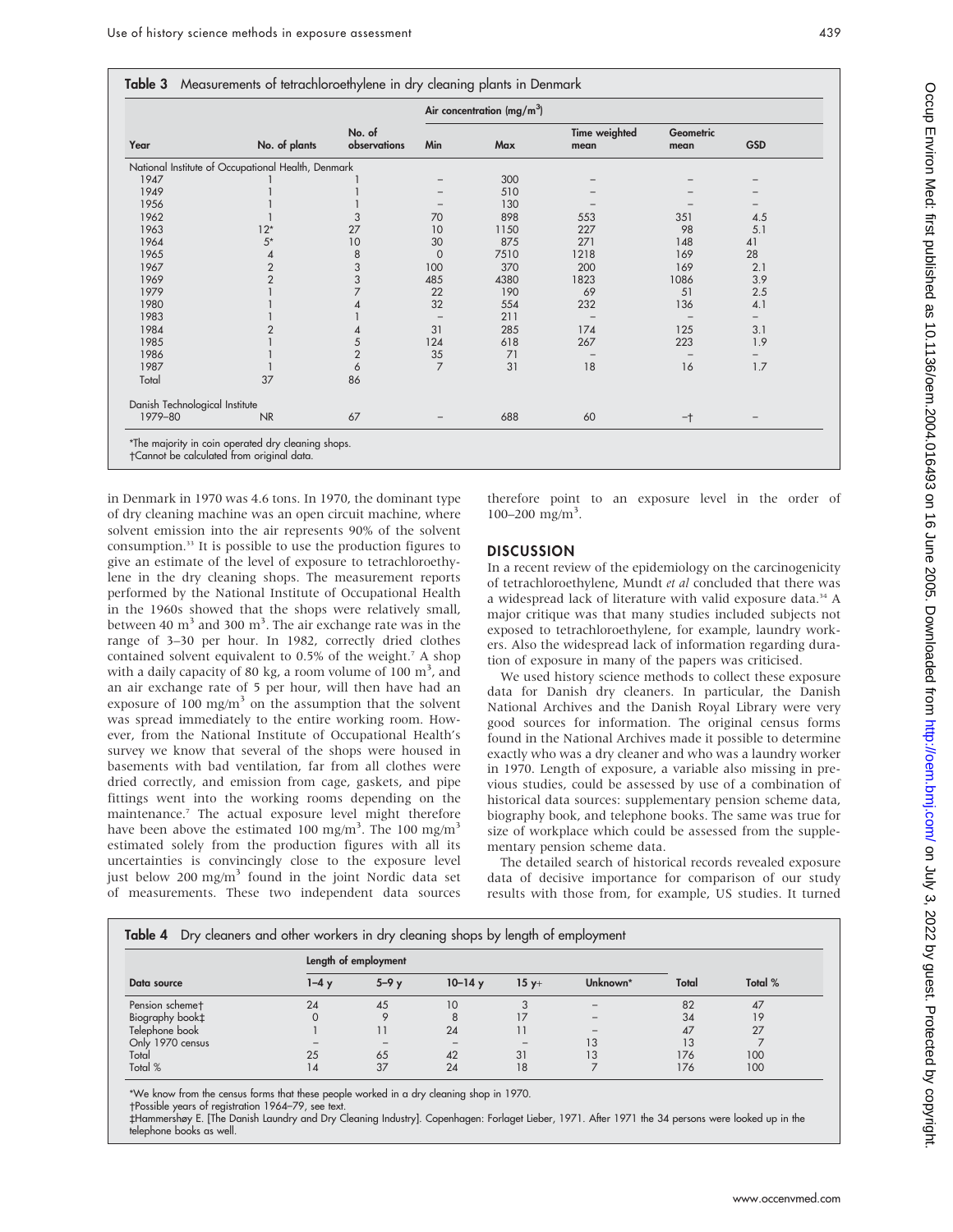out, for instance, that the open transfer dry cleaning machines in which the operator moved solvent-wet clothes manually to the dryer had been prohibited in Denmark since 1953. In the USA, one third of the plants still used the open transfer process in 1971.<sup>34</sup> Consequently, the potential for exposure via skin contact has been diminutive in Denmark compared with the USA. From the historical records we estimated the mean exposure to tetrachloroethylene to be somewhere between 100 mg/m<sup>3</sup> and 200 mg/m<sup>3</sup> in a typical dry cleaning shop in 1970. The exposure limit was 350 mg/m<sup>3</sup> in 1970. In the mid and late 1970s, there was a rising national debate about tetrachloroethylene,<sup>35</sup> and the exposure limit was lowered to 200 mg/m<sup>3</sup>. Better safety techniques were also implemented, and the exposure limit was reduced to 70 mg/m<sup>3</sup> in 1995. In the USA, the current exposure limit is 678 mg/m<sup>3</sup> , and the American Conference of Governmental Industrial Hygienists recommends a TLV of 170 mg/m<sup>3</sup>.<sup>36</sup> Based on these comparisons, it seems likely that the past and current US levels of exposure to tetrachloroethylene were higher than the Danish levels.

Our estimates for consumption of tetrachloroethylene in the dry cleaning industry and in the individual shops in Denmark in 1970 are in accordance with figures from other independent sources. In 1995, the Danish Environmental Protection Agency studied six dry cleaning shops in order to identify better technology solutions.<sup>25</sup> A shop with two open circuit Böwe maxima, R18S and R18E, dry cleaning machines from 1973 had an annual consumption of 4530 kg tetrachloroethylene, a number very close to our estimated 4.6 tons. In 1975, the Danish Technological Institute estimated that the average consumption of solvents was not below 18% of the weight of the dry cleaned clothes. In 1970, the amount of dry cleaned clothes was 19 421 tons, which means that the total consumption of tetrachloroethylene in 1970 should then be 3496 tons. This number is also close to our estimated consumption of 3613 tons. We find it reassuring that our estimates in these two examples are well matched with data from other sources.

We estimated that tetrachloroethylene constituted 85% of the dry cleaning solvent used in 1970. It is reasonable therefore to conclude that ''dry cleaners'' in Denmark in 1970 were exposed to tetrachloroethylene. Due to the limitation in the pension scheme data we could only follow the employment of our cases and controls from 1964 to 1979. This was, however, not a major limitation as the period coincided with the boom in use of dry cleaning in Denmark around 1970. Danish air measurements data were lacking from the 1970s. We therefore used the joint Nordic air measurements data to assess the exposure level. These sparse data indicated fairly stable median exposure level just below 200 mg/m<sup>3</sup> throughout the period 1964 to 1976. More measurements were available after 1976 and a decreasing exposure level was seen. In Danish data, very few of the cases and controls recruited from the 1970 census were still employed in dry cleaning in the late 1970s. Furthermore, the new closed circuit machines were not introduced in Denmark until the end of 1978. Based on these considerations we decided in the analysis to assume the exposure level to be constant from 1964 to 1979.

In occupational health epidemiology we usually do not search for literature outside the ''Medline world'', but our study showed that it can be useful for historical cohort studies to search for information on exposure data in a broader range of different databases. In the present study the data from the Danish National Archives and from the Royal Library turned out to be highly valuable.

In conclusion, by using a history science approach it was possible to collect exposure data for a study on cancer risk in dry cleaners, despite the fact that these persons worked more than 30 years ago in small shops scattered throughout the country. Today many of these persons are dead and many of the shops are closed. We have thus shown that the combined use of historical archive data can be a powerful substitute

|                                                                                                                  | What we know  | What we estimate      |
|------------------------------------------------------------------------------------------------------------------|---------------|-----------------------|
| All laundry and dry cleaning workers in 1970 census                                                              | 15559 persons |                       |
| Self-employed laundry and dry cleaning workers in 1970 census                                                    | 2586 persons* |                       |
| Persons working in dry cleaning shops in 1970 (15559 $\times$ 21%†)                                              |               | 3267 persons          |
| Dry cleaners in 1970 (15559 $\times$ 17% $\sharp$ )                                                              |               | 2645 persons          |
| Dry cleaning shops in Denmark in 1970                                                                            |               | 932 shops§            |
| Average annual consumption of tetrachloroethylene in Denmark 1968-72¶                                            | 3885 tons     |                       |
| Self-employed laundry and dry cleaning workers in the biography book**                                           | 1012 persons  |                       |
| Dry cleaning shops in the biography book with data on number of dry cleaning machines                            | 268 persons   |                       |
| Number of machines listed in the biography book in the 268 shops with data on machines                           | 539 machines  |                       |
| Average number of machines in dry cleaning shops (539/268)                                                       |               | 2 machines            |
| Dry cleaning machines in Denmark 1971 (932 $\times$ 2)                                                           |               | 1865 machines         |
| Tetrachloroethylene operated dry cleaning machines in Denmark 1971 (1865 $\times$ 85%)††                         |               | 1585 machines         |
| Amount dry cleaned textiles in 1968 (4855300 persons × 4 kg) ‡ ‡                                                 |               | 19421 tons            |
| Daily capacity of a dry cleaning shop ((19421 tons/932 dry cleaning shops)/260 working days)                     |               | 80 kg                 |
| Tetrachloroethylene used as dry cleaning solvent in Denmark $(3885\times0.93)\$ §                                |               | 3613 tons             |
| Consumption of tetrachloroethylene per machine in 1970 (3613/1585)                                               |               | $2.3$ tons            |
| Consumption of tetrachloroethylene in dry cleaning shops $(2.3\times2)$                                          |               | $4.6$ tons            |
| Loss of solvent per hour from correctly dried textiles ( $(0.5\% \times 80 \text{ kg})/8$ working hours)         |               | 50 <sub>g</sub>       |
| Exposure in the shop (80 kg × 0.5%)/(100 m <sup>3</sup> × 5 air exchange/hour × 8 working hours)) <sup>***</sup> |               | 100 mg/m <sup>3</sup> |

 $*$ This number is close to the number of 2886 VAT registered companies in laundry and dry cleaning in 1970. $^{\text{35}}$ 

 $\pm$ Estimated from controls (table 1) (143/831) = 17%.

§(1556(self-employed in cohort) × 48%(% dry cleaners in male controls)) + (1030(self-employed women in cohort) × 18%(% dry cleaners in female controls)). This number is higher than the unpublished number of 695 VAT registered companies in dry cleaning in 1970.<sup>5</sup> It should be noted, however, that the industry code in the VAT register is not a quality checked and updated variable.

-Statistics Denmark (1968 = 3521, 1969 = 4161.5 t, 1970 = 5553.9 t, 1971 = 2567.1 t, 1972 = 3621.7 t).

 $\dagger$  NVe estimate that tetrachloroethylene constituted 85% of the dry cleaning solvents used in 1970, as it was 75% in 1968<sup>16</sup> and 90% in 1971.<sup>18</sup>

``4 855 300 persons lived in Denmark in 1970. From the 1968 dry cleaning industry data we know that the amount of dry cleaned clothes was 4 kg/person/y. 193% of the consumption of tetrachloroethylene was used in dry cleaning.

¶¶Correctly dried clothes contained solvent equivalent to 0.5% of the weight.<sup>7</sup><br>\*\*\*The air measurements from the National Institute of Occupational Health included geographic outlines of the shops; 100 m<sup>3</sup> was the averag dry cleaning shop.

Estimated from controls (table 1) (143/655) = 21%.

<sup>\*\*</sup>Source: Hammershøy.<sup>6</sup>